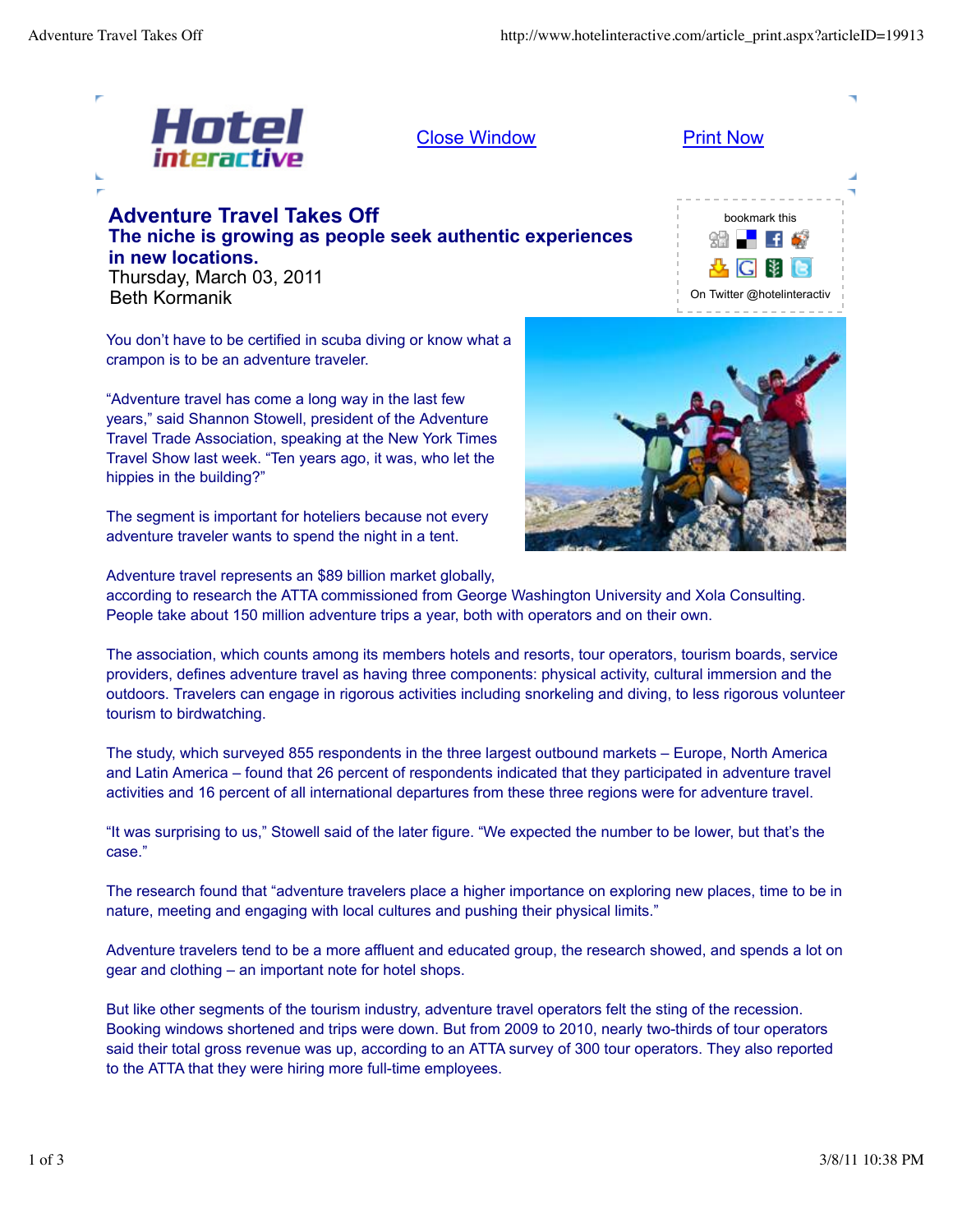To attract adventure travelers, hotels should get to know tour operators and travel agents who can steer these guests to your hotel.

The 26-room Minnewaska Lodge in Gardiner, N.Y., has become a destination for adventure travelers. The lodge is located on 17 acres at the based of the Shawangunk Mountains, and sales manager Gunter Spilhaus estimated that about three-quarters of the lodge's guests come to hike and bike.

Spilhaus said Minnewaska Lodge has an "adventure concierge" to help its guests, whether they are first-time adventure travelers or experienced people who are coming to train in the area. The concierge program began as a marketing tool, Spilhaus said, but it has become an important point of contact for guests.

The concierge can go beyond providing hiking and biking trails. Some guests don't have their own gear or don't want to travel with it. The lodge's staff can arrange rentals with local vendors for guests who need a bicycle, cross country skis or local guides.

Chris Doyle, vice president of the Adventure Travel Trade Association, said destinations can reshape the way tourists view them by marketing themselves as adventure tourism destinations. Some operators are getting creative, combining activities such as biking in the morning and wine tasting in the afternoon.

In a survey of more than 100 tourism boards, 85 percent now recognize adventure travel as a standalone sector.

"This industry has come together," Stowell said. "Adventure travel has now entered the minds, the budgets and the lexicon of tourism professionals, whereas years ago that was not necessarily the case."

Glorida Guevara Manzo, Mexico's secretary of tourism, said in video comments at the travel show that tourists to Mexico have an appetite for adventure travel.

"The travelers now are experienced, they are experts and have information from the web, and when they come to the country they know exactly what to do and where to go, and they're asking for experiences that we didn't offer before."

She emphasized that Mexican President Felipe Calderon supports the effort.

"We're very lucky to have a president that is very committed to adventure travel," she said. "That's a priority for the boss, the president, and it's a priority for everyone."

Adventure travel appeals to travelers' interest in eco-tourism, and they seek companies with an authentic commitment to the practice. Stowell said adventure travel companies obviously are in business to make money, but also to practice sustainable tourism.

It's a key marketing message.

"We're a force for good in the world," he said. "Once you go on these trips, it changes you forever."

## Research

Follow us on Twitter @hotelinteractiv